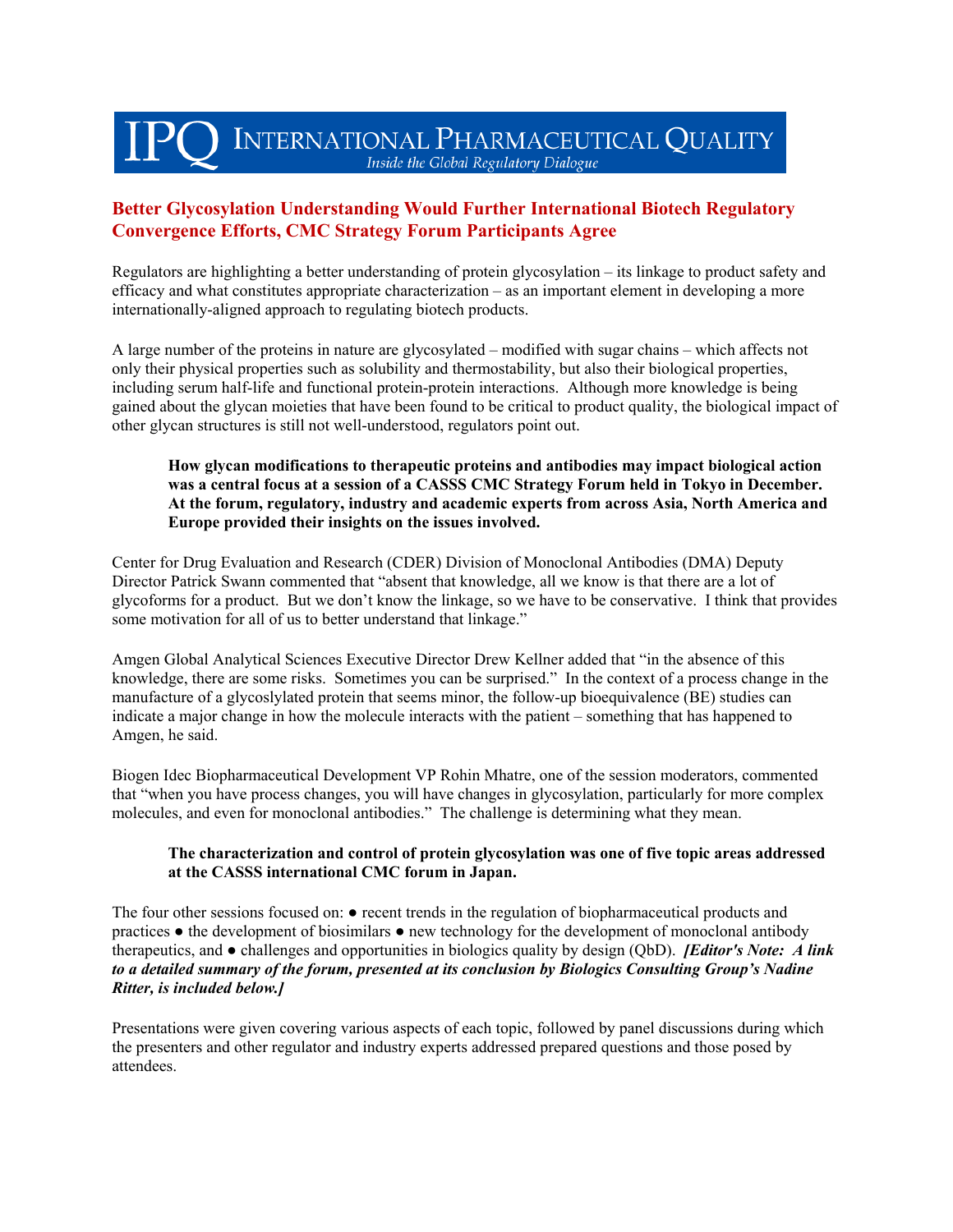#### **The Japan meeting represented the first of CASSS' CMC Strategy Forums to be held in Asia. The separation science society is anticipating that the Asia meetings will be held on a yearly basis.**

The next Asian forum will again be held in Tokyo in December 2013. The Japanese Pharmaceutical Manufacturers Association (JPMA) will again be assisting in the coordination of the meeting.

The Asian meetings are being structured similarly to those now being held on a yearly basis in Europe, which pull together industry and regulators to focus on a handful of biotech topics of international import.

In the US, CMC Strategy Forums are held both in January, in conjunction with CASSS' annual Well-Characterized Biotechnology Product (WCBP) conference, as well as in mid-summer. Each of the US forums drills deeply into one topic area on the regulatory front burner. In conjunction with the January 2013 WCBP conference, parallel one-day forums will focus on the use of expanded change protocols and new paradigms for process validation, respectively. The two-day summer 2012 forum held in Bethesda, Maryland in July, focused on biotech/device combination products.

### **Discussions Shed Light on Glycan Analysis and Control**

The session on glycosylation included presentations by Japan National Institutes of Health Sciences (JNIHS) Nana Kawasaki, Japan National Institute of Natural Sciences' Koichi Kato, and Amgen's Drew Kelner.

They covered the detection and characterization of glycan species spanning academic and industry applications and cited relevant recent publications. Representative results from each technique were provided along with a description of their strengths and weaknesses, including results from among different sources of the same glycoprotein.

In addition, the presenters discussed process analytical technology (PAT) applications of the techniques, examples of structure-function assessments for MAbs, both *in vitro* and *in vivo*, and the potential for method validation and use in setting product specifications.

Kawasaki pointed out that both the USP and EP have general chapters on glycan analysis, but that the JP chapter "fell behind." She noted that her group at JNIHS is putting together a draft for submission to the JP for its glycosylation chapter, and that several options are being considered for putting standardized glycan information in the public domain, including through journals and white papers.

#### **During the panel discussion that followed the presentations, the primary focus was on prepared questions dealing with glycosylation detection and control, regulatory expectations for what analytical data should be included in submissions, and industry implementation of new detection methods.**

Amgen's Kellner explained that the selection of analytical technique depends on its intended use – that tools important for R&D process development are different than those used for product characterization and comparability, which may also be different from the QC methods that are needed for supporting specifications for release and stability testing. He noted that high-throughput capability is useful, for example, in the screening of cell lines, but that characterization and comparability should use slower, more robust methods.

FDA's Swann pointed to a paper published in August by Pauline Rudd at Ireland's National Institute for Bioprocessing Research and Training (NIBRT) as a good reference regarding the differences in various analytical applications relative to the nature of glycoprotein methodology. BCG's Ritter characterized Rudd as a "mentor" in this area of research.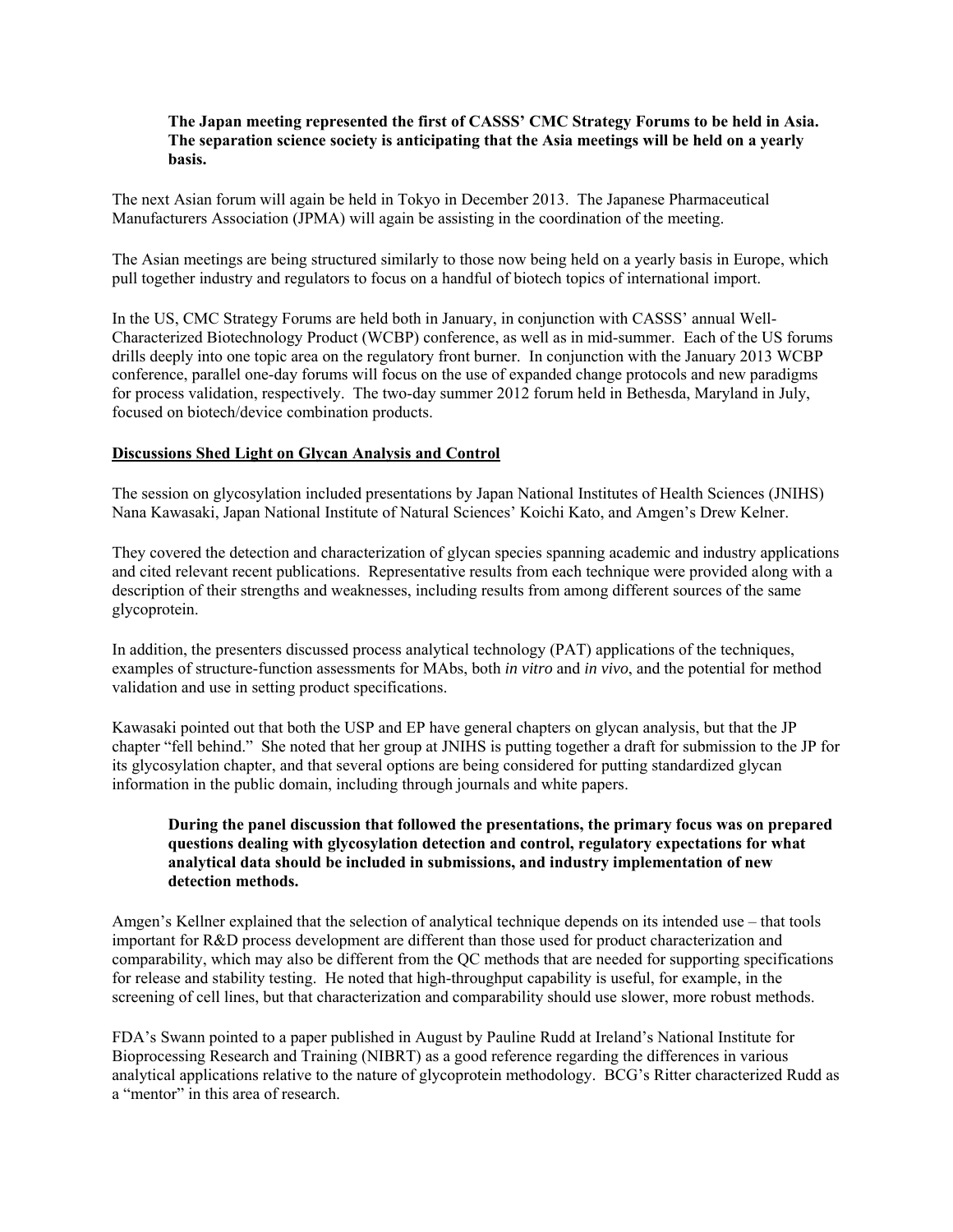#### **Plea Made for Shortening Method Change Timeline**

Understanding the differences in glycoforms within a molecule falls under the broad category of microheterogeneity in biopharmaceutical products, covered in ICH Q5E and Q6B.

The ICH guidelines recommend that industry characterize and control the product differences that can result from different glycoforms within clinical trial experience.

"I think there is a general consensus in the public domain, the published literature, about which particular glycoforms are important for particular proteins or antibodies," Swann commented. "As a regulator, it is an expectation that, since these may be critical for your product, you need to have adequate methods to measure and control those particular attributes."

In discussing risk assessment for quality attributes, ICH Q11 points out that since the methods continually improve, the knowledge of what is critical improves as more sensitive and specific structural and functional data are collected on glycoprotein products. Swann stressed that "moving forward, the state of the art is continuously increasing, so that is why it is very important to react and incorporate newer technologies."

#### **Genentech's Wassim Nashabeh agreed that "it is always great to change methods and use the latest and best methods." However, he commented, for a global company to change a single method may require "a four-year process" to get the necessary approvals.**

"That has a significant impact on supply chains," he stressed, as approvals are staggered throughout the world and finished product needs to be held awaiting approval. "This is a company trying to improve, to innovate, and [implement] a desired, good change."

Nashabeh asked the regulators in attendance to comment on how that process might be shortened.

FDA's Swann pointed to work being done between the US and EU regarding harmonization of requirements for process changes that he believes could also be applied to analytical method changes.

Q6B says in several places that the most up-to-date methods should be utilized, he said, "which we all see as good. It helps companies innovate. It helps make for better quality products. And we all want to encourage that. I would certainly be open to working with other regulatory colleagues to find ways to make it less than four years. I think we can do that."

#### **During the panel discussion, BCG's Ritter pointed to a presentation given at a previous CASSS forum by FDA's Kathleen Clouse that provided some ideas on how new method implementation could be compressed.**

The presentation indicated that "it is possible to compress some of the timeline," she commented, through using "well-designed, thorough bridging studies using a wide variety of product samples – for example, multiple lots and degraded lots."

However, there are still global implementation challenges, especially with the setting of new specifications. "It does require collection of a lot of data to assess whether there is any impact on the specification for a particular attribute."

Ritter noted that from a regulatory perspective, lifecycle management encourages continuous improvement of analytical tools. "So don't be afraid of what you see, because it may have always been there, or there may be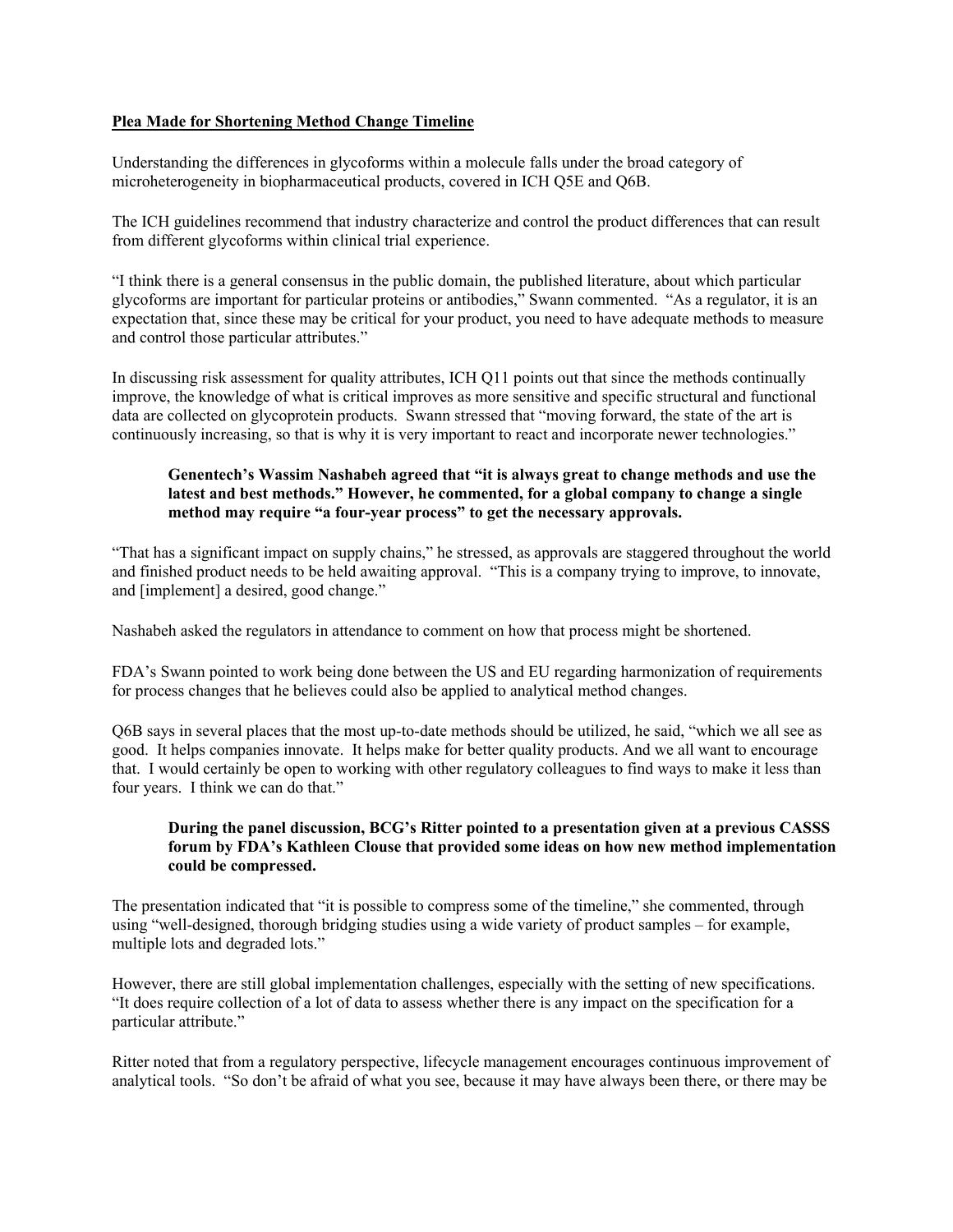an acceptable set of variations within the clinical range. But until you start measuring it and collecting the data, you will not really know."

# **CDER Office of Biotech Products Director Steven Kozlowski highlighted two distinct activities that need to be addressed – analyzing any new peaks with archived samples and their risks, and regulatory harmonization.**

"Maybe there should be a global forum," he suggested. "Pick one analytical method change that worked – one that has already been done and the company is willing to share with a few other companies – and discuss what was involved in that with a global audience. Then begin to create some scientific agreement about what is appropriate."

Nashabeh commented that the topic is "very important" and could be the basis of a discussion at a future CASSS meeting.

# **Finnish Medicines Agency Senior Researcher Niklas Ekman and EMA Head of Biologics Peter Richardson provided further insights into what regulatory agencies would like to see in applications regarding glycosylation.**

"Definitely the most important piece of this is the link between glycoforms and biological activity and product safety," Ekman commented. "That is what we need to know in order to make sure that the products are safe and stay safe on the market."

Richardson explained that the level of detail in applications is important. "Sometimes there is too much detail," including analysis of every peak in a chromatogram, and agency reviewers are not sure what to do with all the information, he noted.

"The nature of the way technology has evolved is that there is an ability to see a lot, and it is valuable to have that information. But I think it is possibly better to keep some of that at the characterization level and maintain it there as a sort of solid foundation within the product evolution and not be quite so fussy about what is going into the control specifications. Then if something arises there is a good body of information to fall back on."

# **Regulation Trends Show Convergence Potential**

During the session of the forum on regulatory trends, presentations by regulators from the US, EU, Japan, South Korea and Singapore and subsequent discussions indicated some key common threads in their current thinking that could help provide the foundation for further cooperation and harmonization.

These include the desire to make regulatory application and inspection processes reasonable and consistent, to assure that decisions are science and data-based, and to take into account a sponsor's history and demonstration of a sound quality system in making case-by-case decisions.

Also clear was the desire to learn by sharing best practices both inter- and intra-agency, and to harmonize where possible.

#### **FDA's Kozlowski used the term "regulatory convergence," whereby industry groups and agencies work together to head toward common understanding and practices.**

He noted that different industry/regulator working groups "want shared expectations for quality for everybody, but based on their unique circumstances they may have a different path or a different way of doing it." He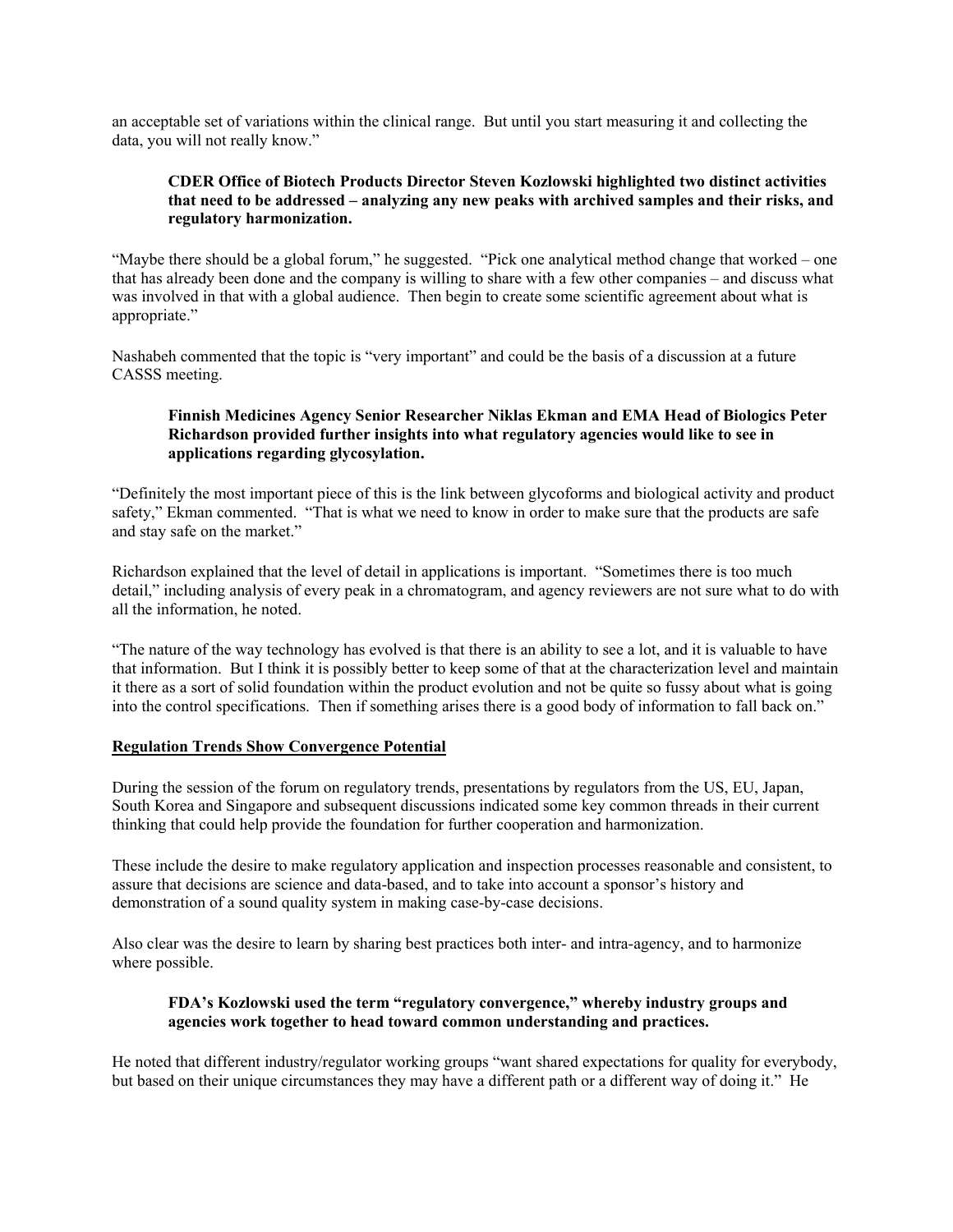suggested that having a working group with membership from the various groups with their different viewpoints and approaches, "sort of one level up," would be ideal.

"What may be most important in the idea of convergence is to pick the biggest topics that have the greatest impact that it is worth the work it will take for all of these groups to be on the same page."

#### **Biosimilars Cited as Convergence Target**

Participants at the forum pointed to the challenges and benefits that could be derived from regulatory convergence in the biosimilars arena.

#### **Of particular concern is the source of the reference product for biosimilar studies.**

Complicating the issue are the legal constraints of the local compliance requirements, reflecting the need to assure the selected originator product has been subjected to the legally-mandated scrutiny of the regional regulatory authority.

Kozlowski pointed out that a biosimilar developer does not know if the same manufacturing plant is supplying different regions of the world, which makes it possible for a reference product purchased, for example, in the EU, to be different from the same product purchased in the US.

# **Participants discussed the possibility of data-driven pathways to allow bridging of non-regional source material to the legally-specified reference source.**

Regulators recommended discussing the design of bridging studies in scientific advice meetings very early in the development process with the designated authority to understand what options are available.

# *[Editor's Note: The [IPQ July/August 2012 Monthly Update](http://www.ipqpubs.com/issues/ipq-monthly-update-julyaugust-2012/) contains in-depth coverage of the current dialogue and issues regarding development and registration of biosimilars in the US and EU.]*

# **MAb Technologies Explored**

The sessions on new technologies for development of monoclonal antibody therapeutics and on the application of QbD to biologics explored emerging tools and approaches that will enable more targeted and efficient product development and application approaches, respectively.

Kyowa Hakko Kirin's Kazuhisa Uchida discussed process and analytical data used to support development of Chinese Hamster Ovary (CHO) cells – in particular, her company's high antibody-dependent cell-mediated cytotoxicity (ADCC) activity 'Potelligent' cell lines with their Fut8 gene knocked out that produce afucosylated antibodies.

The new cell line, she explained, could be used to produce "enhanced" afucosylated antibodies using her firm's existing production facility, and has been shown to increase ADCC activity ten-fold as compared to a "normal" antibody.

Regulator and industry participants in the session agreed that the large increase in an antibody's ability to neutralize antigens should not present additional safety concerns since the specific activity is much higher. It was noted that the much lower dosing amount likely decreases the risk.

#### **Also receiving attention at the MAbs session were: ● their potential for immunogenicity, and ● industry and regulator concerns with the detection and control of subvisible particles.**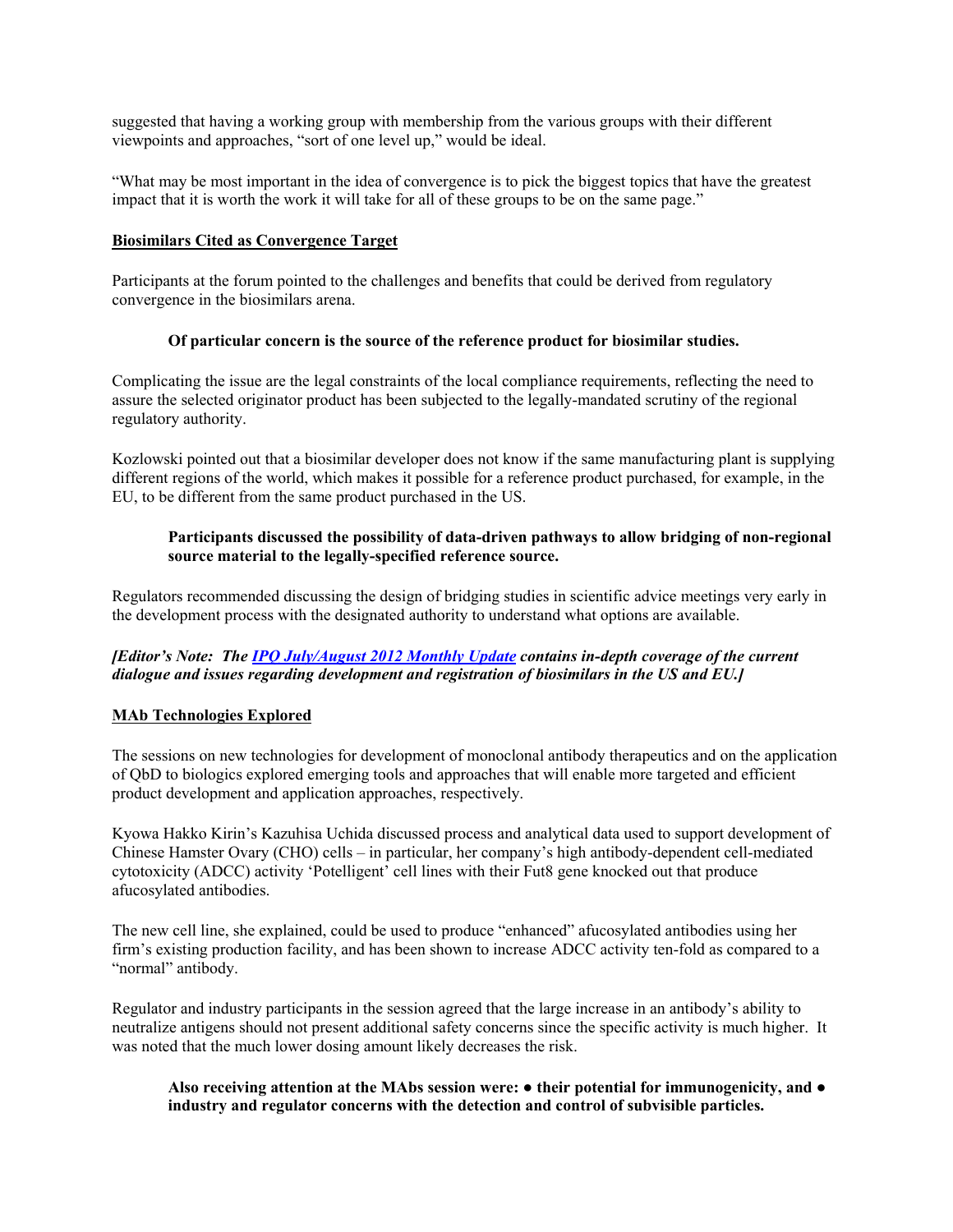Swann commented that FDA is "putting a lot of emphasis on trying to understand subvisible particles – those smaller than ten microns."

He noted that the use of light obscuration may not be "entirely adequate" for detection of the particles, and that there are better ways to characterize, understand and control particulates, including down to the one to two micron range.

# **The CDER official noted that USP is currently developing general chapter <787> that will address particulate measurement for protein products.**

The draft <787> "encourages" characterization of particles smaller than ten microns, Swann explained. The goal, he said, is to generate greater understanding and demonstrate control for that attribute in an application.

USP also plans to publish a subsequent chapter that will describe a variety of methods that may be used for particulate analysis, especially in the one to two micron range, including microflow imaging.

#### **Genentech Has Positive Experience with QbD Pilot**

In the final session of the workshop on the application of QbD for biologics, Genentech Regulatory CMC Senior Director Lynne Krummen discussed her company's participation in 2009 in FDA's QbD Biotech Pilot. Two Genentech products were involved – one of these ended up moving forward with the submission of a biologics license application (BLA) and one did not.

Krummen explained that the dossier contained all of the traditional information plus enhanced elements for process and product characterization studies, linkages of critical process parameters (CPPs) to critical quality attributes (CQAs), and change management plans. The design space submitted in the application was not approved, she noted.

The QbD filing was a very intensive exercise, she summarized, but not disproportionally costly or time consuming. The linkage studies added time and cost to the exercise, but they did provide critical information, she said.

Overall, Krummen felt that Genentech developed long-term value from the experience in the form of a powerful new "tool box" to utilize in product development. Even if it did not result in complete regulatory relief for process changes, there were major benefits internally that can be applied to other product development plans.

# **During the panel discussion that followed, FDA's Kozlowski and EMA's Richardson commented that Krummen's presentation was reflective of their experience with QbD applications in the US and the EU.**

Kozlowski suggested that perhaps the best management approach is to break up the elements of risk and to define and manage each one. He characterized this approach as "taking small steps" over time, accumulating experiences with smaller QbD elements that will build confidence in the soundness of the approaches and allow expansion of the various elements.

*[A detailed summary of the presentations and panel discussions on the five topic areas presented at the conclusion of the December Japan Strategy Forum by Biologics Consulting Group's Nadine Ritter is available by clicking here.* 

*\_\_\_\_\_\_\_\_\_\_\_\_\_\_\_\_\_\_\_\_\_\_\_\_\_\_\_\_\_\_\_\_\_\_\_\_\_\_\_\_\_\_\_\_\_\_\_\_\_\_\_\_\_\_\_\_\_\_\_\_\_\_\_\_\_\_\_\_\_\_\_\_\_*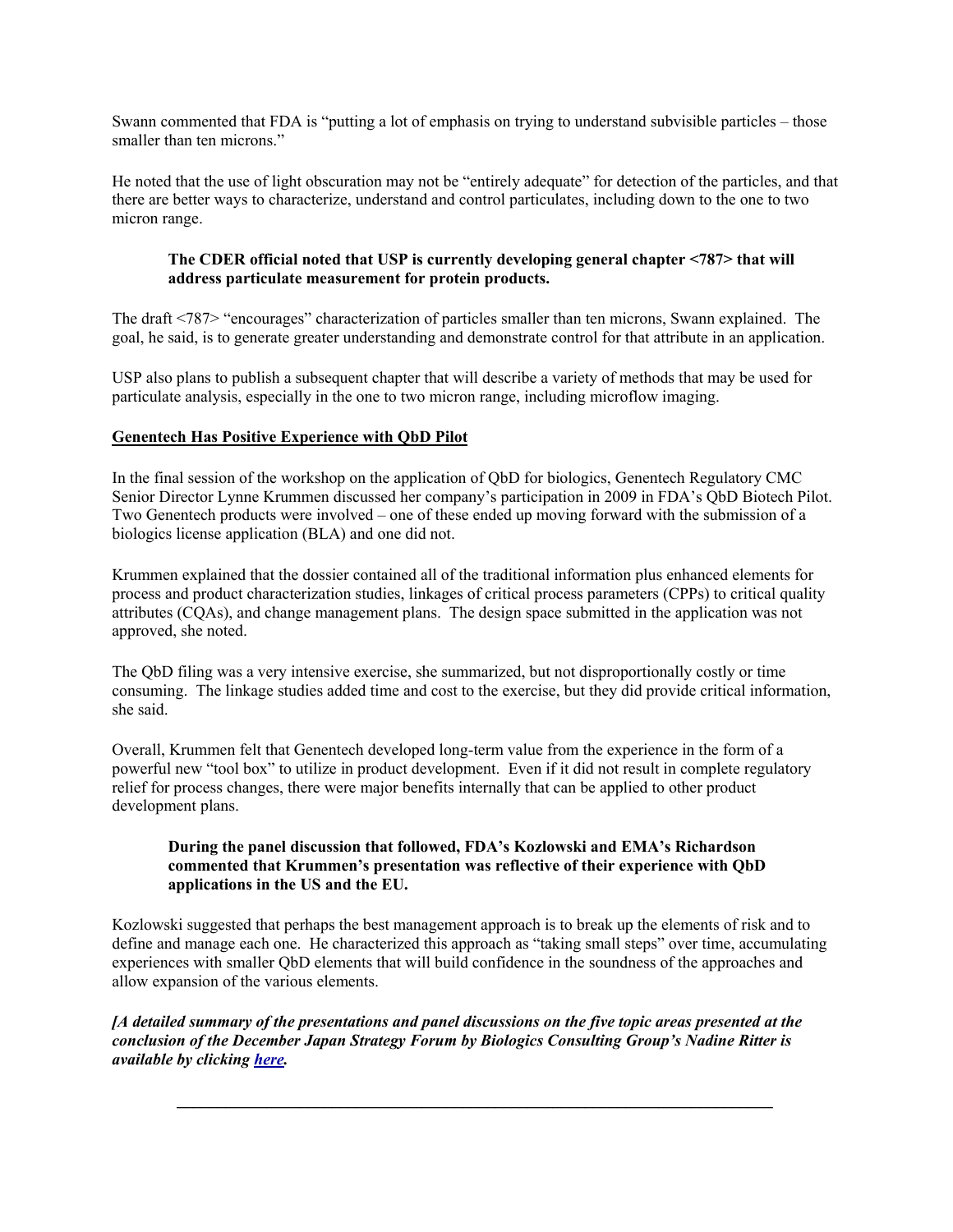# **SUMMARY OF DECEMBER BIOTECH CMC STRATEGY FORUM JAPAN**

*The following is a summary of the presentations and discussions at the December biotech CMC Strategy Forum in Japan, provided by Biological Consulting Group's Nadine Ritter at the conclusion of the forum. The five sessions of the two-day forum, which included presentations by industry and regulator experts from Asia, North America and Europe, addressed***:** *● recent trends in the regulation of biopharmaceutical products and practices ● development of biosimilars ● characterization and control of protein glycosylation ● new technology for development of monoclonal antibody therapeutics, and ● challenges and opportunities in biologics QbD.*

# **Session 1: Recent Trends in Regulating Biopharmaceutical Products and Practices**

# **Presentations**

We heard, on the first day, information from both current and former regulatory officials on their agencies' past, current and emerging practices regarding how they review and approve biotech and biosimilar products. There were a variety of agencies represented here, which was an amazing accomplishment by the organizers. It was a wonderful thing to hear. [Taking part were representatives from PMDA (Japan), KFDA (South Korea), HSA (Singapore), FDA, EMA, Health Canada and FMEA (Finland).]

Some of the activities highlighted by the key **biopharmaceutical working groups** were also discussed by the regulators and some audience members who participated in the groups *(see box below)*. The talks endorsed the value of these working groups to continue improvements in the field of biotech products.

# **Key International Biopharmaceutical Working Groups**

- Biologics Working Party (BWP) EU
- Biosimilar Medicinal Product Working Party (BMWP) EU
- $\bullet$  Implementation Working Group, Quality (IWG, Q) ICH
- Committee for Human Medicinal Products (CHMP) EU
- . Biologics Technical Working Group of the Pharmaceutical Products Working Group (BTWG, PPWG) - ASEAN

Many of the discussions also acknowledged the value of the contributions of key industry subject matter groups, such as the JPMA and CASSS.

It turns out that among all the regulatory bodies there are very **strong philosophical similarities** for the increased availability of biopharmaceutical products for the medical needs of our patients. These similarities include things like: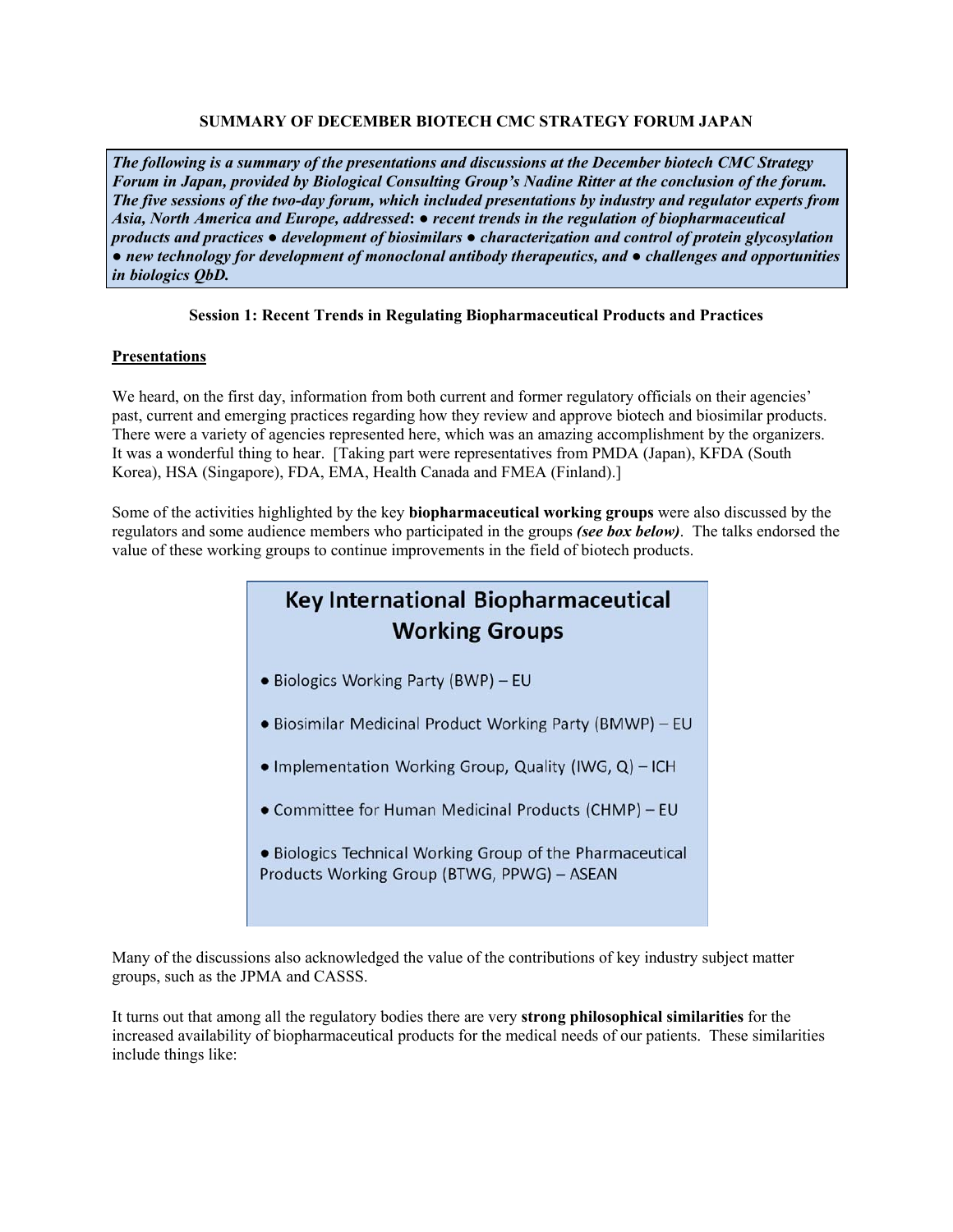● the desire to make their regulatory processes as reasonable and consistent as possible, minimizing redundancies and avoiding inefficiencies in both reviews and inspections. But we have to recognize that they have an obligation to maintain their roles as guardians of public health by balancing the risks and benefits to their patient populations, including for things such as rare diseases and orphan drugs, which we talked about at some great length.

● regulatory assessments that are driven by the body of data presented by the sponsors. In fact, [PMDA's] Tatsuya Kondo made a statement that [Roche/Genentech's] Wassim [Nashebeh] capitalized on, saying that regulatory decisions should 'always be based on sound science.' Wassim agreed and commented that that industry has a burden of presenting sound science in our packages. So it is a mutual understanding that it is a data-driven experience that gives us what we need for product quality and consistency.

● case-by-case regulatory decisions that take into consideration a sponsor's history – a sponsor's demonstration of its sound quality management system. The regulators have to depend on their interpretation and their instincts of how reliable the system is that the sponsor is proposing and has history with to maintain product quality and safety.

[FDA Office of Biotech Products Director] Steve Kozlowski gave us a beautiful example using the game 'Go' illustrating that the goal is not distraction, the goal is 'mutual life.'

I would like to add a little note here that I have seen repeatedly: It can take years to earn a good credible reputation with anybody, especially with regulators, but it just takes minutes to lose it by one boneheaded serious decision that was erroneously made. Just be aware that building up trust with regulators is something that you want to covet, and you want to defend fiercely, because it is a much harder road when they cannot trust what you are telling them. And it should be a much harder road.

In all of the presentations that we had, regulators did promote the concepts of **quality by design** [QbD] and quality risk management [QRM] in product development activities. [European Medicines Agency (EMA) Head of Biologicals] Peter Richardson pointed out on the first day that it is probably not an all-or-none – QbD or not QbD – application, but more likely to be targeted implementation of principles in relative sections. As we just heard, one of the major learnings of the exercises we did was that [it is good to] bite off small chunks and develop history with QbD.

There was a clear emphasis on **increasing communications** among the regulatory authorities, including the observation of best practices across agencies. [Singapore Health Sciences Authority's] Sannie Siaw Foong Chong] explained the Singapore model – benchmarking off the successes of other agencies – and that there is working collaboration between agencies on specific subjects to increase the effectiveness of reviews, and in some cases, even potentially sharing workloads.

**Mutual recognition of inspections** is one project that is going on now between the US and the EU. The regulatory bodies themselves are working very hard to do the best job they can with the resources they have been given to try to avoid recreating the wheel when good success models are out there.

There is a desire to generate **globally-based regulatory perspectives** to encourage development of high quality biopharmaceutical products and promote data-driven decisions. [Korean KFDA's Kyung Min Baek] talked about the idea of collaboration among experts and leveraging information for patient safety.

It was interesting for me to realize as long as I have been in this business – I am a junkie for regulatory documents, I love to read them – to recognize that development of a guidance document is not a one-time effort. It is an iterative process of refinement. There is no perfect guidance document, although in my humble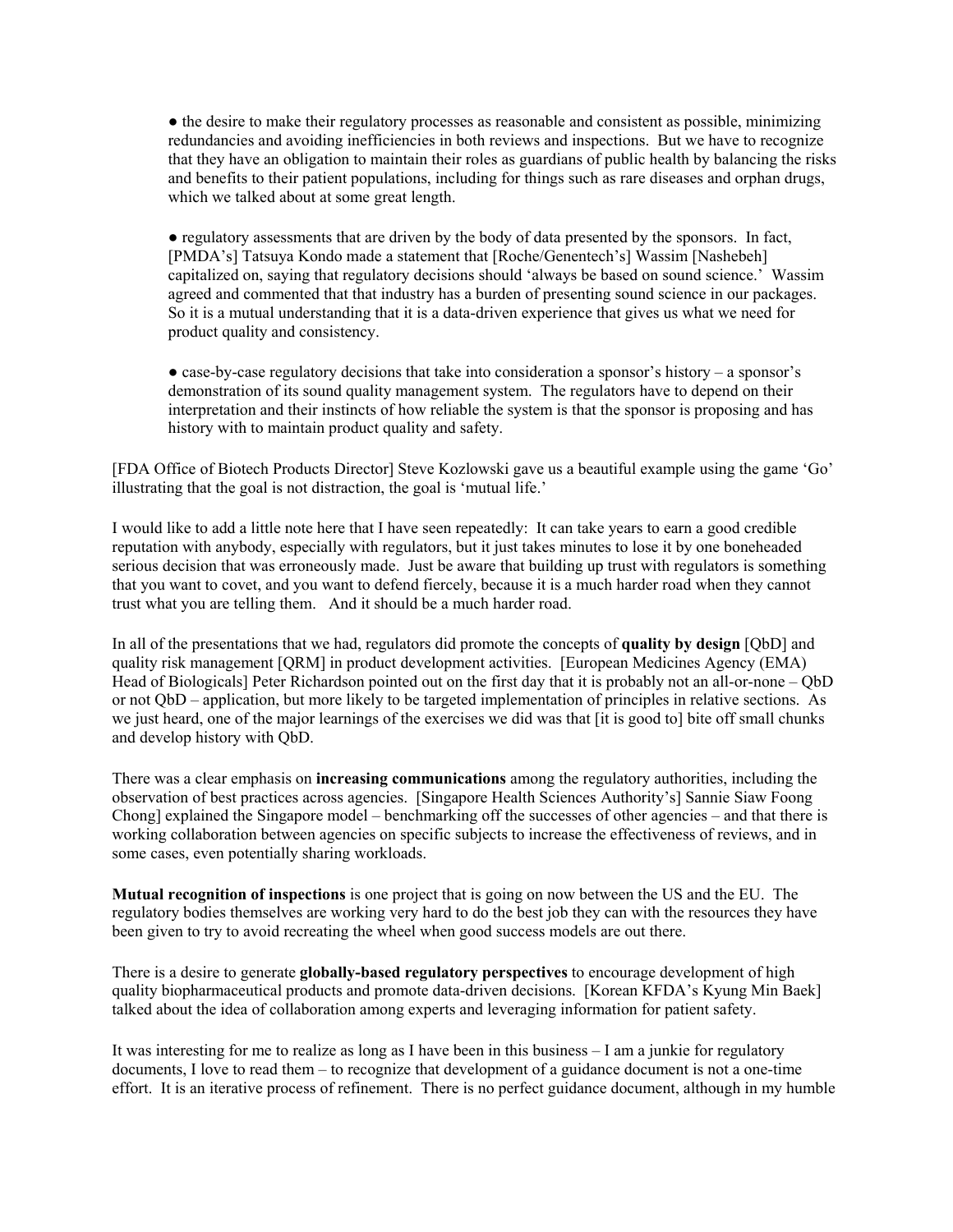opinion I think that ICH Q6B is one of the most perfect guidance documents ever written…. I still use it as an example of an extraordinary explanation of product development and testing.

We learned that the first version of any guidance document is likely to have some unintended consequences, because it is hard to foresee every possible circumstance, especially for challenging new subjects. We expect the need for revisions after a period of regulatory and industry experiences, which are driven by thoughtful feedback and mutual discussions, including in forums like this and many others.

We learned from Peter Richardson that there are some discrepancies in some terminologies, especially in some of the guidance documents for biosimilars. That is probably because there has been rapid expansion of those documents in multiple different areas. With the desire to have this pathway available and an explanation for how to get products reviewed and approved, there could be some disconnects that challenge our understanding of how to align our practices across the regions.

We have a number of **action items** that have come out of this CMC forum, and this is one of them: Many suggested that there is a need to develop a communication link between the terms. Although we did not get into logistically how that could be done, that is one of the things on our plate to consider moving forward on soon.

As a means of increasing global awareness of the critical regulatory thinking in all of the regions, it was brought up that it would be valuable to have access to English versions of some of the draft and final documents – like the ICH model where there is an English version that is placed on the ICH website when they are at a point where they can share it. We did hear that there is an effort at PMDA to do this, but their resources are very highly limited.

Another action item on our plate is to figure out whether we could have other options to suggest – for example, we might have a discussion with JPMA and get their help in getting this done because it benefits the industry….

Where did regulatory authorities significantly differ? And what are the reasons why there are some **differences**? The major reasons for the differences are the needs for specific jurisdictions that they are legally obligated to honor.

We had a tremendous discussion about the choice of reference products and why that has certain limitations. In some cases it is restricted by law.

Sannie Chong mentioned ASEAN requirements for the climate zones that are in her part of the world that have to be looked at for drug products to the point of patient delivery. Even if they are in a controlled-temperature chain of custody, there has to be data to support external excursions.

Also, not surprisingly, there are some differences in internal mechanics of review and approval processes. We had some excellent slides that clearly illustrated the step-by-step logistics of certain agencies for how they conduct biopharmaceutical review. That was really nice to see. The steps that one has to go through in each of the regions were very educational and clearly presented.

There were also some differences – some subtle, some not so subtle – in the studies that are required within the dossiers. There were a couple of presentations, including those by [Hokkaido University and former PMDA official Teruyo Arato] and [PMDA's] Teruhide Yamaguchi, who gave us some slides that compared and contrasted the section elements between the regions that are represented here and also discussed some of the key differences in the selection studies. That was very informative and useful.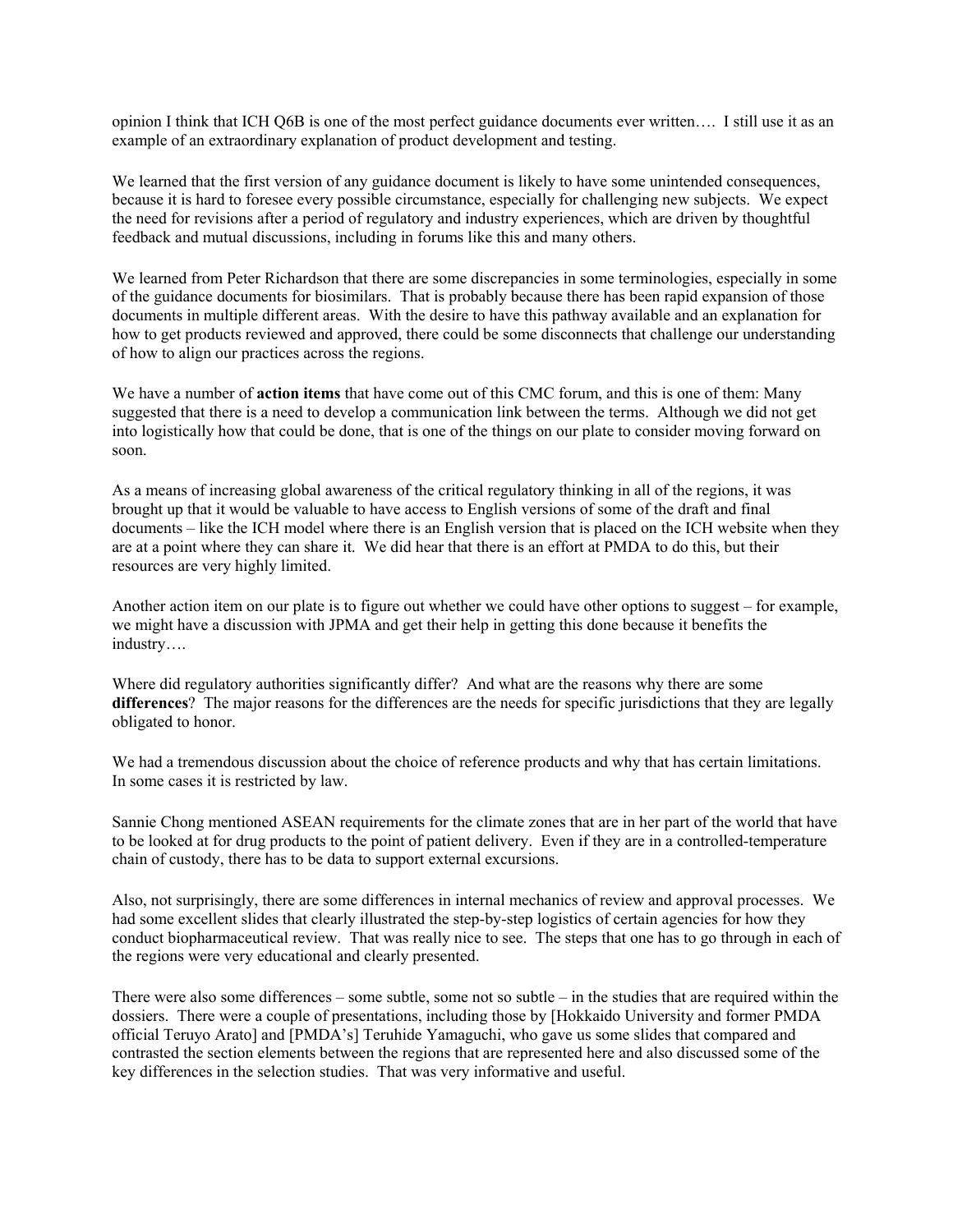#### **Panel Discussion**

[The panel of regulators addressed the following questions (*indicated in bold face*):]

• *Is your agency ready to adopt these new [ICH Q8-11] approaches?* Most agencies indicated that they are well aware and ready to implement various versions. We heard from FDA that it is looking at its internal approaches to identify best practices.

● *Do you foresee 'whole-process' design space or multiple, 'unit-operation' design spaces?* Not all parts of the design space are equally well understood, but a sponsor is free to adapt best principles as appropriate, justify the strategy, and support it with data.

● *How can the boundaries of individual design spaces be harmonized among regulatory agencies internationally?* The goal of regulatory relief is based only on lowering the level of reporting category for changes, not lowering the data needed to assess the impact of the change. So you still have to do the science to understand the impact of the change. But what you would get relief from is the amount of administrative work that has to be done to submit that information.

● *Most biotherapeutics in development are with small companies, with maybe one or a few products. How might this impact the use of quality-by-design approaches?* Leveraging of CMO platform processes is ok so long as the sponsor has access to the critical information and so long as it is recognized that sponsors always retain responsibility for their own products, even if they are producing them using a CMO that has expertise in that platform.

● *How do you see the future of international harmonisation? What are the roles for ICH, the Global Regulatory Discussion Group, APEC, and ASEAN in formal, bilateral/multilateral discussions?* There is great value in inter-organizational communications and global interactions and cluster groups of subject matter experts that generate important positions to facilitate common approaches and minimize discrepancies. A lot of the discussion centered on encouraging further activities to tackle the points that are most challenging but provide the greatest benefit. The term used rather than harmonization was 'convergence' of regulatory expectations.

● *How and where do you see the role of industry?* Some elements must be discussed only among regulatory authorities to honor their jurisdictional and legal constraints, but there are many opportunities for industry scientists to engage in meaningful discussions with regulators to promote sound scientific practices and support sound regulatory guidance. That sounds a lot like the mission statement of the CMC Strategy Forums.

● *How does your agency treat this type of product given the strong patient and family support for approvals and the limited numbers of patients and amounts of clinical data available to support regulatory decisions?* From the regulatory perspective, we heard that all agencies have some kind of program for rare diseases and orphan products. However, it is true that still not all patient needs can be met. Regulators cannot compromise patient safety and product quality, but several alternative approaches for incentives are being tried. There is a long list of these that I did not include in the summary.

Industry made the point that the CMC burden is very high for biopharmaceutical products relative to chemical products, and in some cases it is hard to justify a considerable investment in such small patient populations. Any incentives that can be provided to lower the regulatory burden even with substantial post-market commitments would be welcome. It was suggested that a possible model for common dossier elements for this very specific set of products would help leverage global data sets,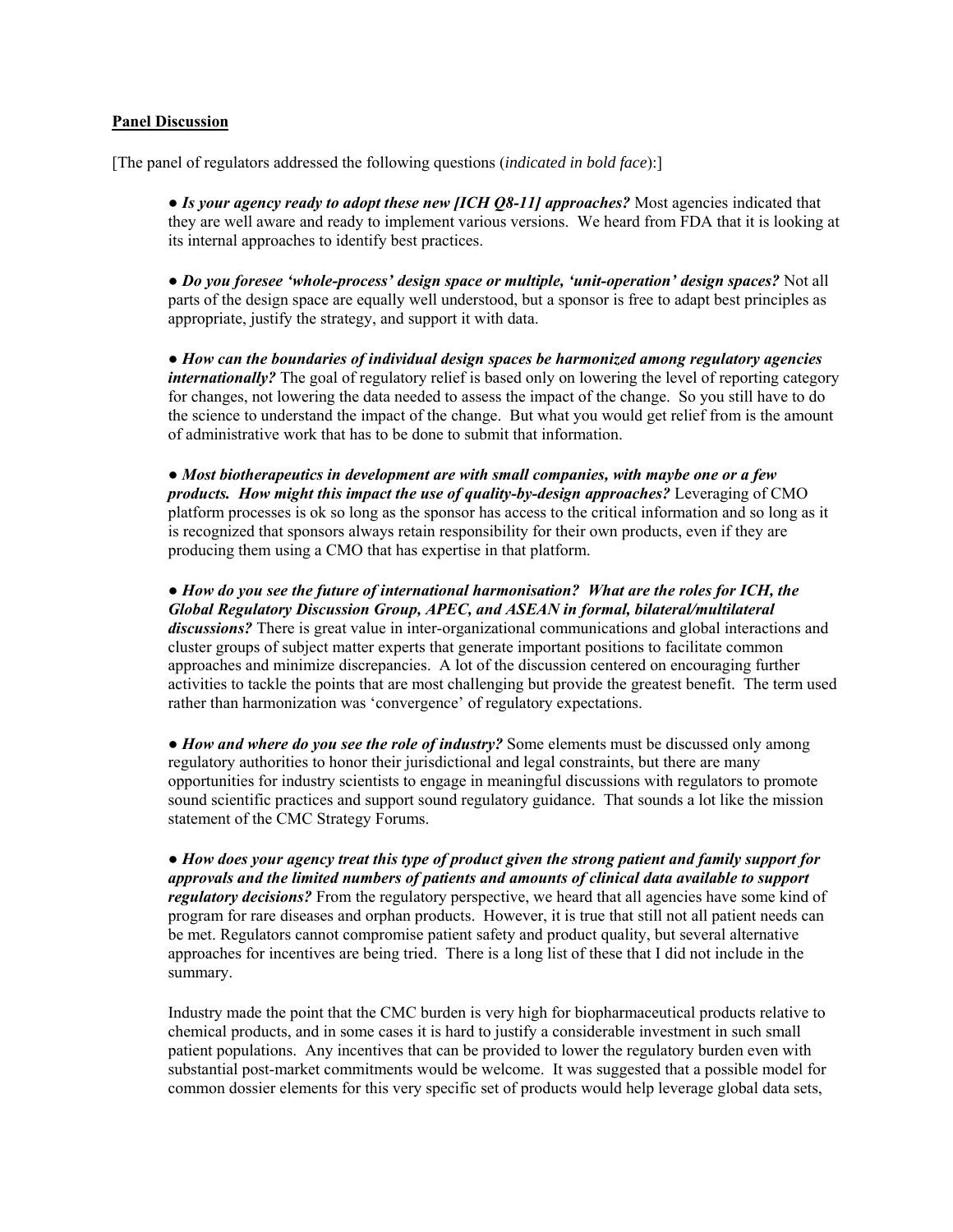and would allow a greater total number patients for clinical studies and greater global market after approval through mutual recognition, if that were ever to come to pass.

The following questions were **tabled for future discussion** due to time constraints. [The questions addressed:]

● quality/facility/safety issues related to **multi-partner and contract manufacturing**. What are trends and issues with contract manufacturing of biologic drug substance? How do you manage issues arising from foreign manufacturing sites?

● **comparability and change management protocols**. Does your region support the use of protocols to facilitate future changes? Are there limitations to the types of change that can be achieved using a protocol? What is the current level of regional harmonisation you experience in the use of comparability protocols?

● **submission workload issues**. How can we manage the increasing submission workload for biopharmaceuticals? Many products are under development, and every approval eventually means numerous supplements or other types of submission workload. Is it possible to add more staff, do less in-depth review, or use alternate regulatory approaches – for example, decisions aided by, or based on, prior foreign approvals? Health Canada made a plea for us understanding that there is an increase in the number of products without an increase in reviewing resources....

● **combination products**. How do you approach the evaluation of combination products – for example, chemical-biologic, such as toxin-monoclonal antibody [MAb ], and drug-device? Are there classification issues? How to apply necessary/appropriate regulations? Is there intra-agency cooperation?

● **'21st century initiatives.'** What are your agencies approaches to: Personalized medicine? Surrogate markers of clinical efficacy? Adaptive clinical trials? Quicker market access linked to greater postmarket monitoring and action?

#### **Session 2: Development of Biosimilars**

There was considerable discussion on the source of the **reference product** for biosimilar studies, including legal constraints of the local compliance requirements where the objective is to assure the selected originator product has been subjected to the legally-mandated scrutiny of the regional regulatory authority.

However, there may be data-driven pathways to allow bridging of non-regional source material to the legallyspecified reference source. Discuss the design of your plan for bridging studies in scientific advice meetings with the designated authority to understand what you have the option to do.

[The following prepared questions (*indicated in bold face*) were addressed:]

● *What are the challenges and requirements for global development of a biosimilar product including the consideration of the reference product licensed in different regions?* Do not assume that all sources of a global product have the identical characteristics since each had its own separate data package that was approved by the regional authorities.

● *To which extent should functional aspects of a biosimilar MAb be compared to its reference product even if some of those may not be considered necessary for the mode of action?* All aspects of function and structure should be compared between the original and biosimilar product, because the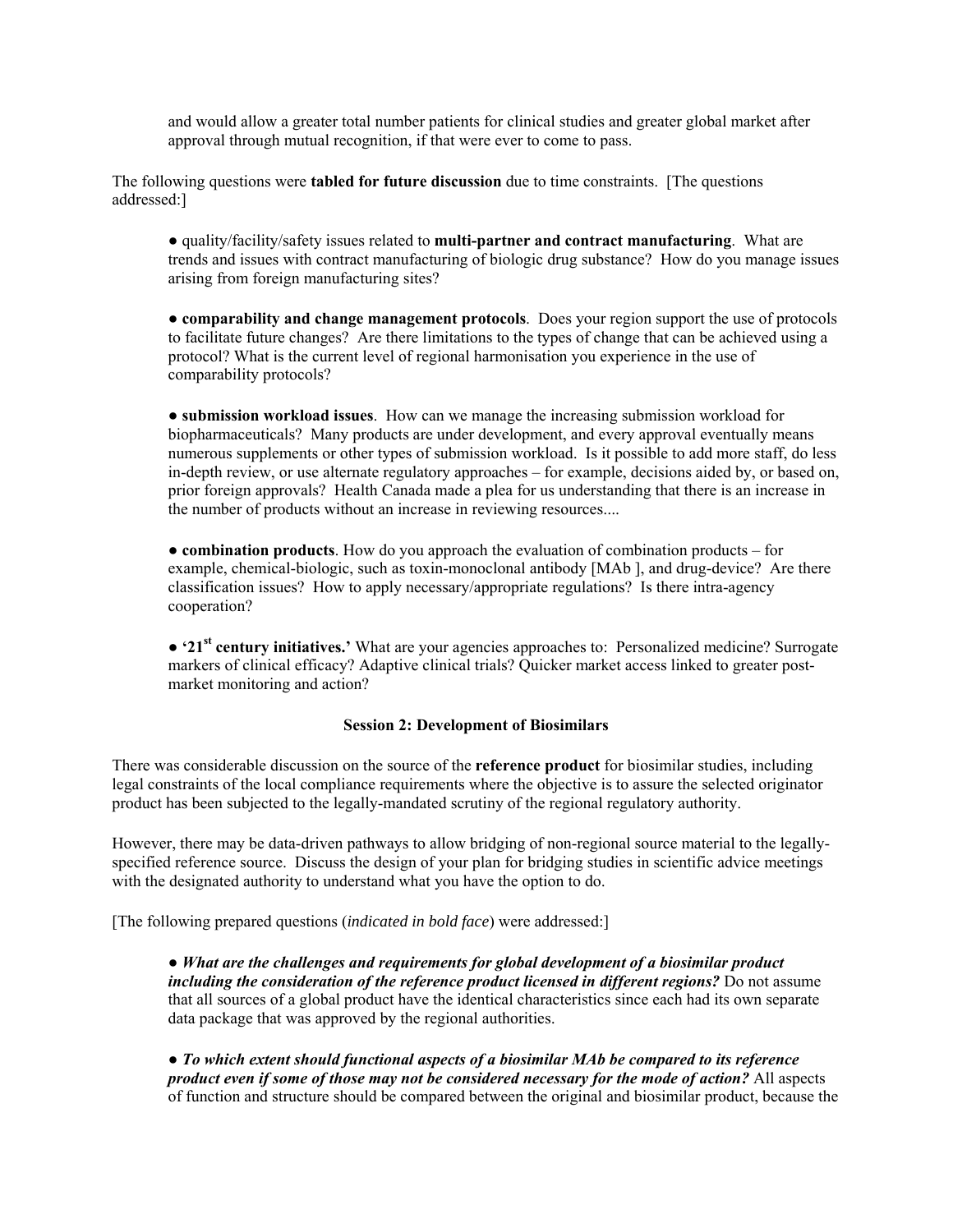goal is not just to measure its comparison to the intended mechanism of action. Any function or lack of function should compare between them if the biosimilar is in fact similar. If the originator does or does not have a certain type of effector function, the biosimilar should or should not have it.

# ● *What are the opportunities and challenges in using approaches for a fingerprint-like*

*characterization in the analytical evaluation for biosimilarity?* Steve Kozlowski showed a pyramid with red at the top and green at the bottom to illustrate how using very sensitive fingerprint methods in the 'green zone' – where there is some low-hanging fruit for analysis – can give you a high degree of data-driven confidence in the comparability of elements in the 'red zone' that are critical but perhaps much more challenging to measure from an analytical perspective *(see box below)*. It allows building of a hierarchy of understanding of the product. The more comparability that you can understand the greater confidence there will be in the product.



● *How should the immunogenicity of a biosimilar product be investigated in non-clinical and clinical studies?* There are some slight differences in requirements between regions for non-clinical studies to screen for anti-drug antibodies. All have some requirement for screening of clinical samples for immunogenicity.

One topic that we did not have an opportunity to explore here but that will be the subject of a plenary session and a workshop in January at the WCBP meeting in Washington is anti-host cell protein [HCP] and some of the issues we have seen recently in the US with Inspiration Biopharmaceutical products. Teruyo Arato did point out the Omnitrope HCP issue that occurred during its development, and Martin Scheistl – who is one of the chairs of the program – will be presenting that story and the data from it at the January meeting.

The requirements that could enable a claim for interchangeability were not discussed.

[Celltrion's Ki-Sung Kwon] presented a case study on the development of a biosimilar product, providing a thorough overview of the operational and regulatory elements that a sponsor must manage to achieve development and production of a biosimilar MAb.

# **Session 3: Characterization and Control of Protein Glycosylation**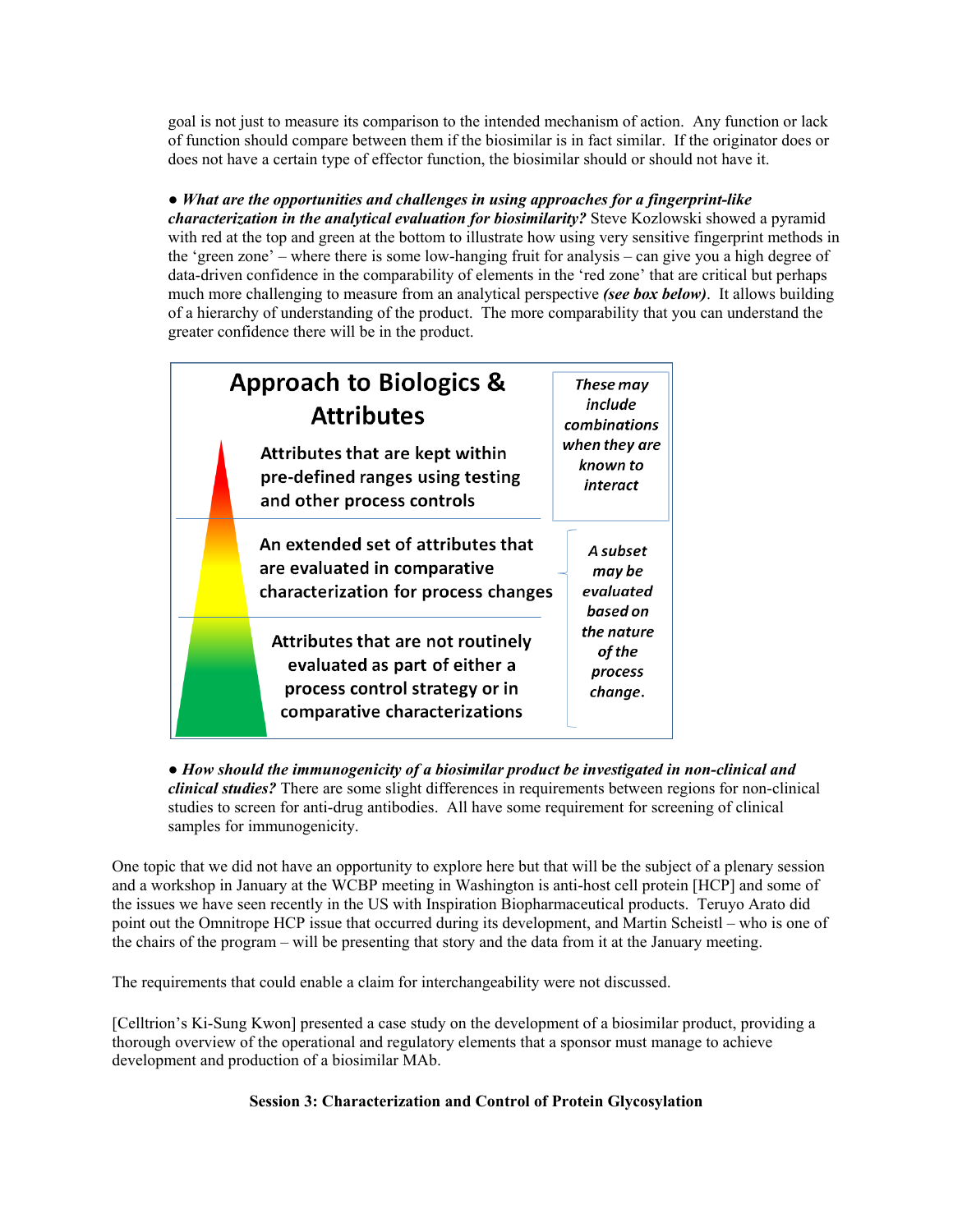#### **Presentations**

Data-rich presentations on glycosylation analysis technologies were given by [Japan National Institutes of Health Sciences'] Nana Kawasaki, [Japan National Institute of Natural Sciences'] Koichi Kato, and [Amgen's] Drew Kelner – representing a 2-hr crash course on detection and characterization of glycan species that:

- spanned academic and industry applications
- included citations for relevant publications for follow-up
- provided examples of representative results from each technique

● showed comparative data among glycoprotein products, including among different sources of the same glycoprotein

- included discussion of process analytical technology [PAT] applications
- provided examples of structure-function assessments for MAbs, both *in vitro* and *in vivo*
- described the strengths/weaknesses of each technology, and
- discussed the potential for method validation and use in setting product specifications.

#### **Panel Discussion**

During the Q&A that followed the presentations, it was noted that both USP and EP have general chapters on this topic, but that the JP chapter has been delayed. Several options are being considered for putting standardized glycan information in the public domain including through journals and white papers.

There was also a discussion regarding whether industry is doing enough to understand the impact of glycans on product quality to assure consistency in safety and efficacy, and whether there is still a gap.

It was noted that the field is gaining more knowledge about which glycan moieties are critical to product quality, but the biological impact of other glycan structures is still not well-demonstrated. These highly complex product characteristics should be subjected to QbD and QRM to justify which elements require control and which are less relevant.

Also pointed out was that there could be highly valuable intersections of academic work with industry applications to further investigate glycans and link modifications of glycans to biological mechanisms. Increased communication between academic and industry scientists was recommended both from the panel and from the floor to generate the key data needed to understand structure and function relationships for glycan moieties.

[The following are the prepared questions (*indicated in bold face*) and key points brought out during their discussion:]

• *What is the state of the art technology for glycoprotein analysis?* The point was made that you need to classify the operational applications, because those tools that are important for R&D process development are a little bit different that those used for product characterization and comparability, which may be different from the robust QC methods that are needed for supporting specifications for release and stability testing.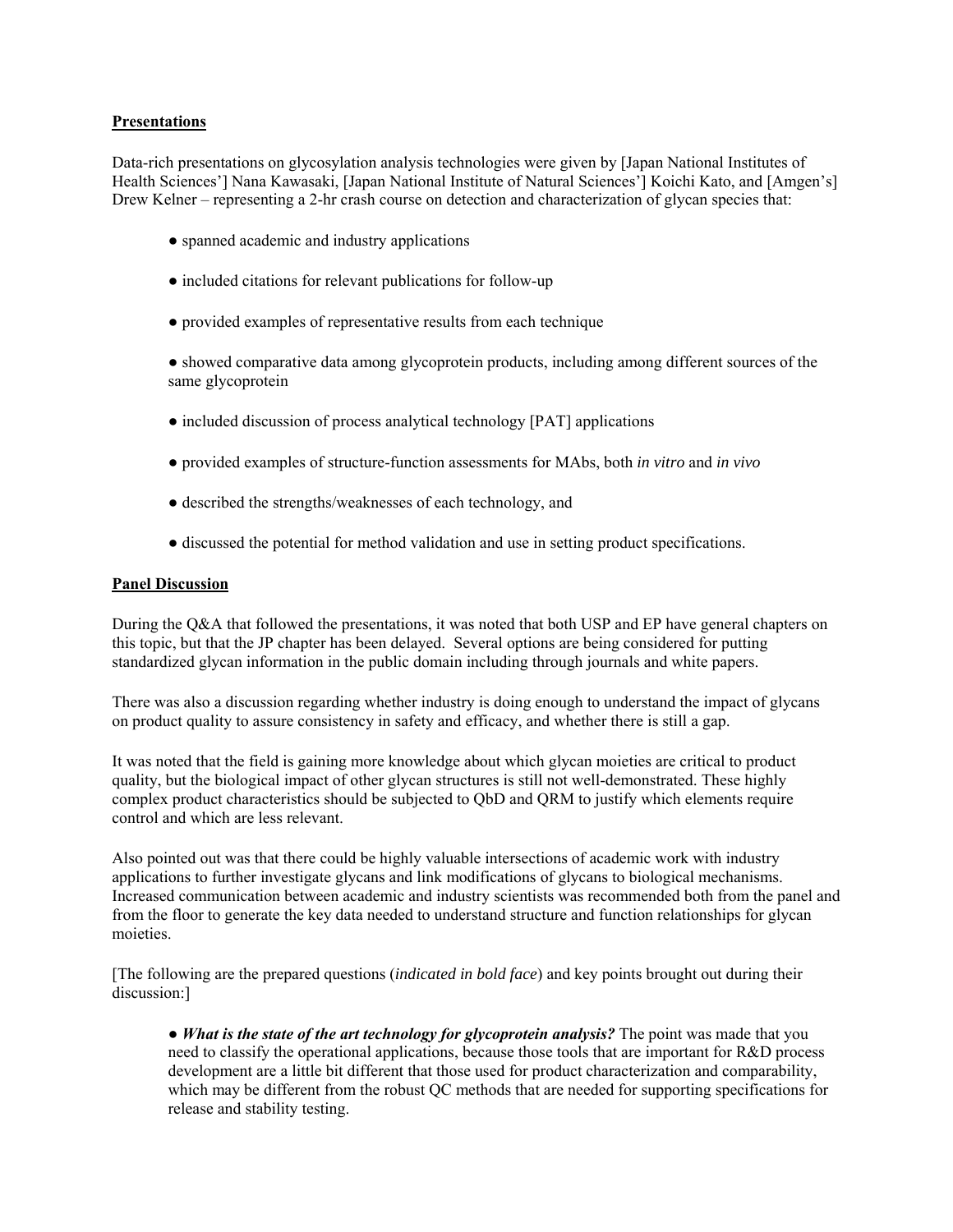• *What, if any, limitations exist with the current technology?* It was mentioned that a paper [published in August, 2012] by Pauline Rudd from NIBRT [National Institute for Bioprocessing Research and Training] is a good reference. She is an excellent glycoprotein mentor. The paper discusses the differences in these applications relative to the nature of glycoprotein methodology.

● *What high-throughput methods are being used for carbohydrate analysis vs. for detailed carbohydrate characterization?* It was noted that high-throughput capability alone is not necessarily the only goal. It is useful for some things, such as the screening of cell lines. But there are other things for which a slow, robust method becomes the more important objective – for example, characterizing glycoproteins, comparability of products, or QC specs. It is important to understand the goal of the data that is being generated.

● *What are the expectations from regulatory bodies for detailed carbohydrate analysis?* What we can say is that there is an asymptotic expectation. There is an infinite amount of information that regulators could have, but really what they referred us to were the ICH guidelines Q6B and Q5E, which already discuss micro-heterogeneity of biopharm products and what their expectations are. These guidelines recommend that we characterize what they are and we control them within clinical limits regardless of the nature of the micro-heterogeneity.

The point was made that quality should be related to safety and efficacy. But sometimes we only learn about critical features after the product has been on the market for a while, and that may cause us to reassess what we do with the current products to assess process capabilities, process consistency, and the ability to stay within the clinical limits.

ICH Q11 discusses risk assessment for quality attributes, but acknowledges that since the methods continually improve, our knowledge of what is critical improves as more sensitive and specific structural and functional data are collected on glycoprotein products. We had examples of that with Erbitux.

When an adverse event occurs that is linked to a product attribute in one product, then it leads regulators and industry to consider the impact on other, similar product types and determine what the level of risk is to patients if those products do not monitor the same characteristic.

It was also noted that regulators are aware that industry carefully selects what data to submit in dossiers. Anyone who has gone through a PhD dissertation knows that you only provide to your advisors the information that you want to show them. Reviewers may not know how widespread a 'new' molecular characteristic might really be among products – they can only judge the data that is presented to them by sponsors. They have a bit of a handicap in that they can't force industry to turn over a lot of data. So what may be 'new' in the publication field may be something that people in the industry have seen for a while but did not pursue.

● *How have companies successfully implemented new methods for carbohydrate analysis of commercial products?* These are implemented pretty much the same way that new methods for any other characteristic are implemented.

From a regulatory perspective, lifecycle management encourages continuous improvement of analytical tools. So don't be afraid of what you see, because it may have always been there, or there may be an acceptable set of variations within the clinical range. But until you start measuring it and collecting the data, you will not really know.

The goal of the regulators is to have sufficient QC testing to assure safe and effective products. But some highly complex tests may be acceptable to keep in the characterization/comparability tool kit and be used only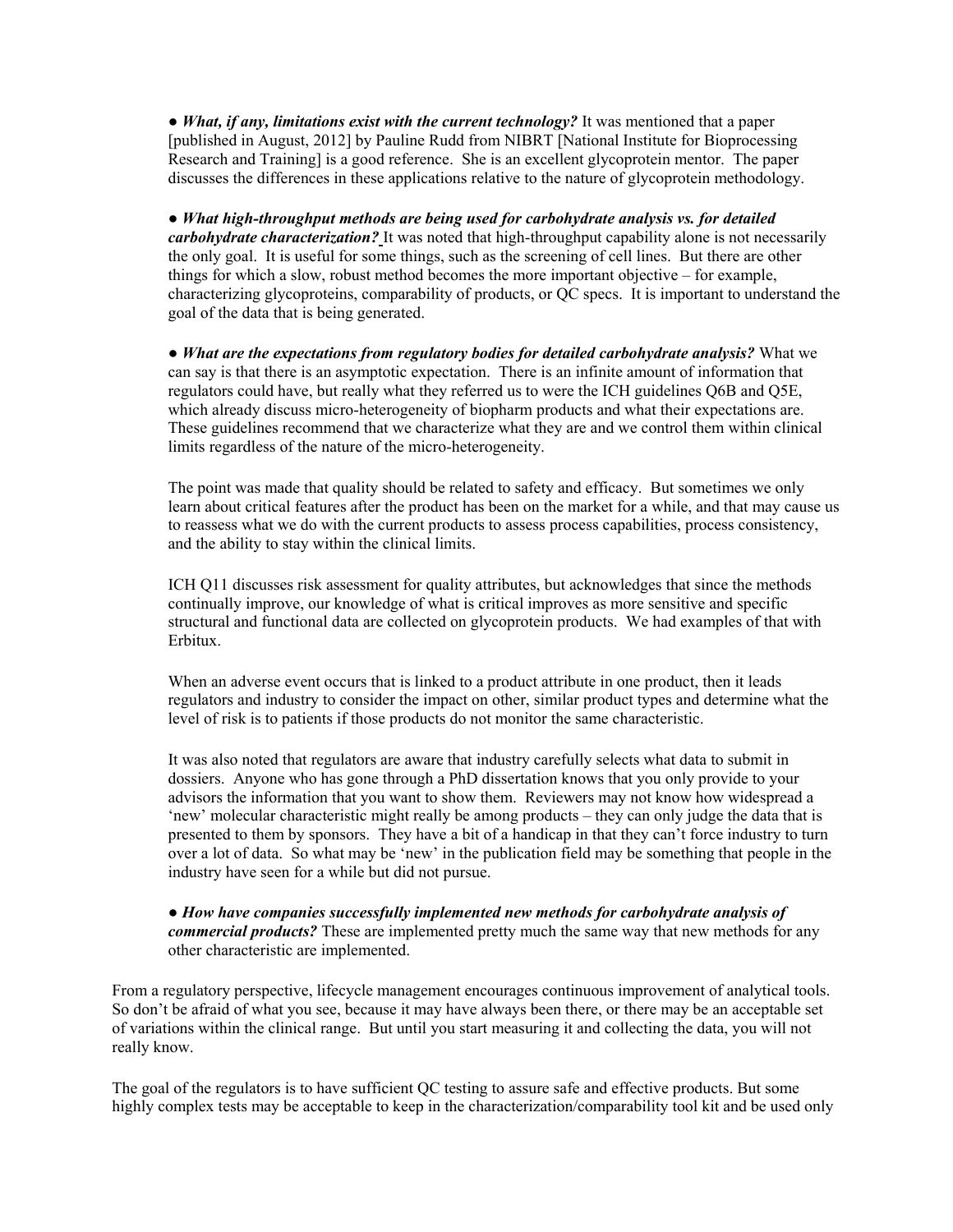for those purposes or for investigation of adverse events. It is not that they are asking industry to put everything in the toolkit. The QbD approach presented by [Genentech's] Lynne Krummen supported that concept very well.

[Genentech's] Wassim Nashabeh pointed out that it takes industry about four years to implement a new methodology into a product control system. He asked whether there is any way that regulatory authorities can lower the energy barrier to implement new technologies more quickly.

There are some things that can be done. It is possible to compress some of the timeline with well-designed, thorough bridging studies using a wide variety of product samples – for example, multiple lots and degraded lots. [FDA's] Kathleen Clouse gave a presentation that is still available on the agency's web site on bioassays that provides some examples. However, there are still global implementation challenges, especially with the setting of new specifications. It does require collection of a lot of data to assess whether there is any impact on the specification for a particular attribute.

Another action item that we got was a suggestion from a regulator to convene a discussion group with global regulators and industry subject matter experts, and maybe generate a model case study with example methodology of how this could be implemented and what some of the strategies would be to allow this to be done very efficiently, but still containing the data needed to support the change or the addition.

# **Session 4: New Technology for Development of Monoclonal Antibody Therapeutics**

#### **Presentations**

[Kyowa Hakko Kirin's Kazuhisa Uchida] gave a presentation on process and analytical data to support development of CHO cells, in particular his company's high ADCC activity 'Potelligent' cell lines with their Fut8 gene knocked out that produce afucosylated antibodies that have high affinity for FcgRIII. Although I do not think the word was actually used, the data he showed from Rituxin indicated they may be used to produce 'biobetters' due to the ability to get more specific activity.

[National Institute of Advanced Industrial Science and Technology's] Jun Hirabayashi talked about the future of glycoscience. He introduced a term today that I had not heard before, 'cellular glycomics,' which defines the glycome as the complete repertoire of glycans generated at a point in time, space and environment in a cell culture. He showed valuable applications of the lectin microarray analysis using LecChip and GlycoStation technologies.

[Medimmune's] Mark Schenerman talked about a paper that was published as a collaborative effort in Nature Review in 2011. It is an excellent paper that I have used many times. It discusses the classification of MAbs based on Fc effector function as Class I (high), II (medium) or III (low). In the paper are suggested strategies for how to define MAb critical quality attributes (CQAs) based on effector function and how to manage them throughout product lifecycle. Mark made a comment that is worth being mindful of regarding ADCC assays – that one must be certain to design the method procedure properly – for example, the use of correct controls – to ensure valid results. Improper design of the assay can lead to erroneous conclusions….

#### **Panel discussion**

There are some remaining **questions or hurdles** for antibody-based pharmaceutical development that were discussed in the panel session following the presentations.

Regarding the possibility of **unique safety questions** for high ADCC MAbs or alternate forms of MAbs, none are expected for ADCCs, especially since specific activity is much higher so the dosing amount is much lower,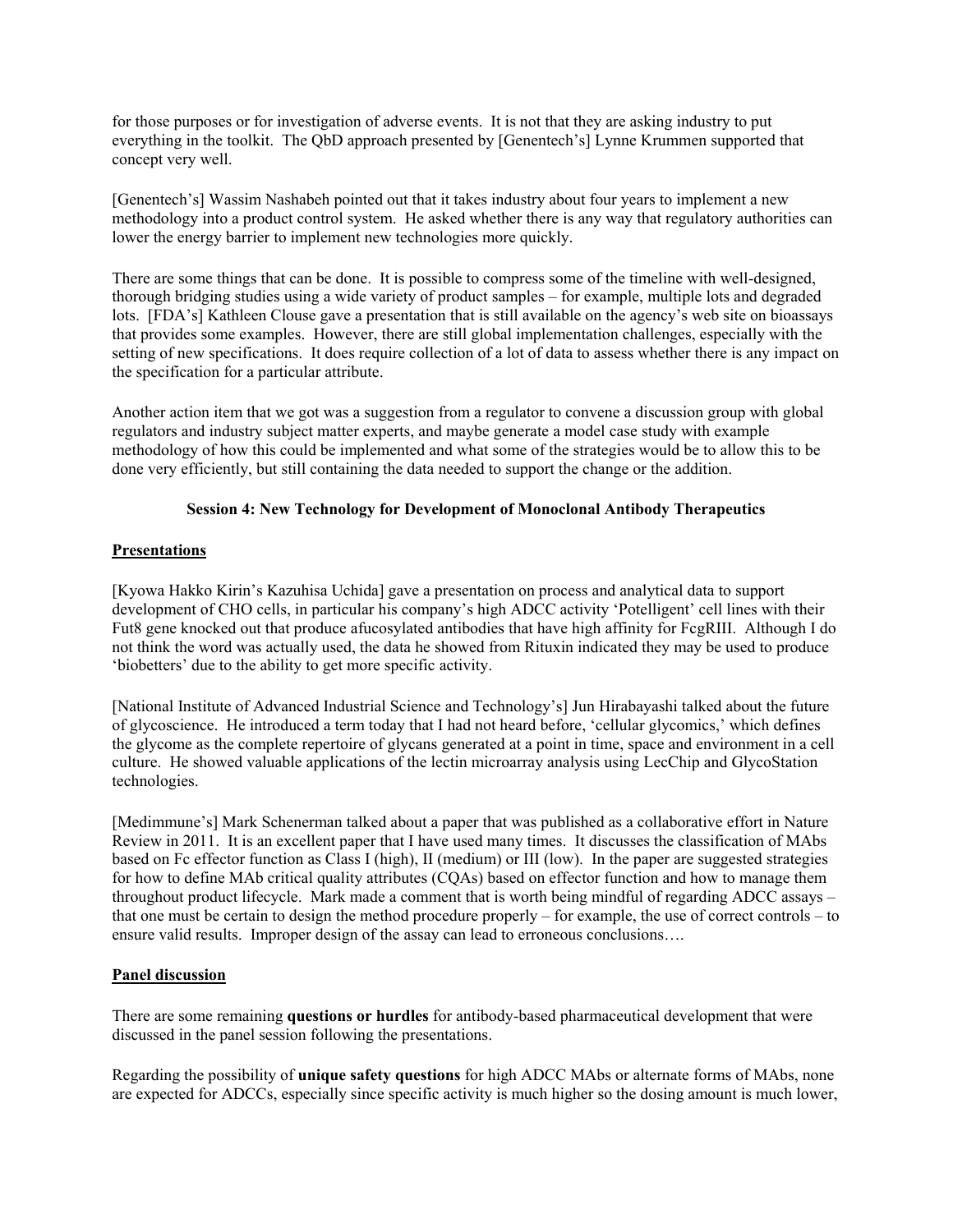and one could argue that the risk is lower simply due to the amount being delivered. Immunogenicity from mutations will require monitoring as with any other MAbs. There was some discussion that MHC binding/Tcell activity may also require assessment for different types of monoclonals.

**Future issues** that were discussed include Fc gamma receptor polymorphisms in ethnic groups that could drive an enhanced need for personalized medicines in those groups. Also discussed were Fc-linked immune complexes in patients with infectious diseases. Although most MAbs are for therapeutic use, there could be complications that could lead to the formation of these antibody complexes that could be problematic.

[FDA's Patrick Swann] mentioned that there are a number of **next generation products** being looked at, such as bispecific antibodies, antibody drug conjugates, and high ADCC MAbs. He noted that we are constantly learning more about product mechanism of action both *in vitro* and *in vivo*, and the associated range of Fc functions in these products….

We had a great discussion on **companion diagnostics** as another issue that is coming up. Many firms are starting development of companion diagnostics very early in the product lifecycle with the possibility of generating personalized medications. We heard that Japan has policies that promote the development of companion diagnostics to increase personalized and targeted medicines. Their message was that they would like to encourage global approaches for similar strategies for companion diagnostics.

Also discussed was whether there are any **evolving technologies** in sight and eagerly needed that may have significant impact on product development and/or review of dossier.

The ICH Q5 series and ICH Q6B outline the traditional approaches. However, ICH Q11 builds on ICH Q8 which defines enhanced QbD design space and allows for proposing alternative approaches that are justified with data.

A question was asked regarding what incentives there are for sponsors to **adopt new technologies**. Patrick Swann explained that FDA sees a lot of INDs that fail to meet efficacy criteria. One of the incentives for a personalized medicine approach is that it could allow targeting of the patient population that will have a higher likelihood of clinical success for specific therapeutic products.

We had a discussion about promoting the development of more **robust bioassays**, especially to avoid primary cell assays. A question was asked, 'will we ever be allowed to avoid bioassays?' The response was 'probably not' for cell killing assays, since the whole cell is needed, and that very likely it would require an enormous body of corroborative physiochemical and functional data to justify no potency assay in control and monitoring of product quality. But never say never…

We also heard that lectin arrays can map the 'glycome' of a product expression system, which is especially valuable for developing **platform manufacturing** strategies. There is a goal for new technologies to help us develop a reliable means to control the nature and degree of glycosylation at the level of expression systems, that may would allow process development to target a desired set of glycoforms….

In our discussion on platform manufacturing of antibody drug and its application to process development it was noted that ICH Q11 contains a definition of platform processes for manufacturing to expedite product development. It is clear, however, that they will still require validation. It was also noted that requirements for process validation studies have not been globally harmonized.

It was suggested that sponsors could expand the application of platform concepts with justification to the regulators. We heard that the ICH Q11 working group did consider many sources of knowledge of platform elements as valuable supporting information but restricted the definition of 'platform' to a sponsor's own development data for a specific expression system.